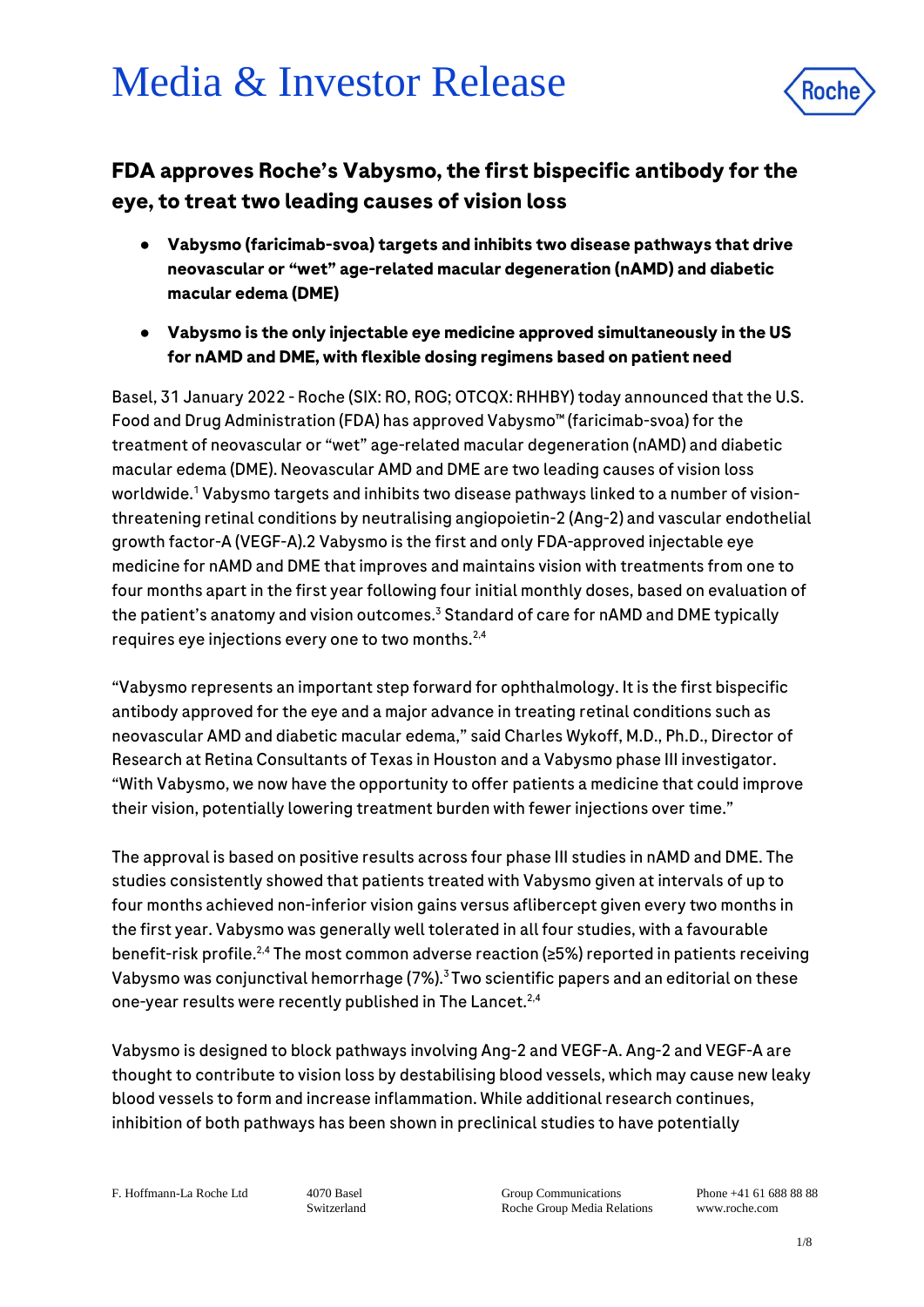

complementary benefits, stabilising vessels, and thereby reducing vessel leakage and inflammation.<sup>2</sup>

"Vabysmo provides a new approach to treating vision-threatening retinal conditions through a mechanism of action that targets two pathways simultaneously," said Levi Garraway, M.D., Ph.D., Roche's Chief Medical Officer and Head of Global Product Development. "This is our second FDA approval in ophthalmology in recent months, underscoring our commitment to people living with retinal conditions."

With Vabysmo, people with nAMD initially receive four monthly treatments. Based on anatomical and vision outcomes, they may receive subsequent treatments every two, three or four months. People with DME are initially given four monthly treatments. Subsequently, their treatment may be extended or reduced based on anatomical and vision outcomes, with a range of one to four months between doses. A second approved treatment regimen for DME involves six monthly loading doses, followed by treatment every two months. Some people with nAMD and DME may be treated monthly if needed, although additional efficacy was not demonstrated in most people given Vabysmo every month.<sup>3</sup>

Roche has ongoing long-term extension studies for Vabysmo in people with nAMD and DME. These include AVONELLE-X, an extension study of TENAYA and LUCERNE evaluating the longterm safety and tolerability of Vabysmo in nAMD, and RHONE-X, an extension study of YOSEMITE and RHINE evaluating the long-term safety and tolerability of Vabysmo in DME.5,6 Additionally, the COMINO and BALATON trials are also underway, evaluating the efficacy and safety of Vabysmo in people with macular edema following retinal vein occlusion.<sup>7,8</sup>

Vabysmo will be available in the United States in the coming weeks. The European Medicines Agency is also currently evaluating the Vabysmo Marketing Authorisation Application for the treatment of nAMD and DME.

# **About the TENAYA and LUCERNE Studies<sup>2</sup>**

TENAYA (NCT03823287) and LUCERNE (NCT03823300) are two identical, randomised, multicentre, double-masked, global phase III studies evaluating the efficacy and safety of Vabysmo compared to aflibercept in 1,329 people living with neovascular or "wet" agerelated macular degeneration (671 in TENAYA and 658 in LUCERNE). The studies each have two treatment arms: Vabysmo 6.0 mg administered at intervals of two, three, or four months, following four initial monthly doses, selected based on objective assessment of disease activity at weeks 20 and 24; and aflibercept 2.0 mg administered at fixed two-month intervals after three initial monthly doses. In both arms, sham injections were administered at study visits when treatment injections were not scheduled, to maintain the masking of investigators and participants. The primary endpoint of the studies is the average change in best-corrected visual acuity (BCVA) score (the best distance vision a person can achieve – including with

F. Hoffmann-La Roche Ltd 4070 Basel

Switzerland

Group Communications Roche Group Media Relations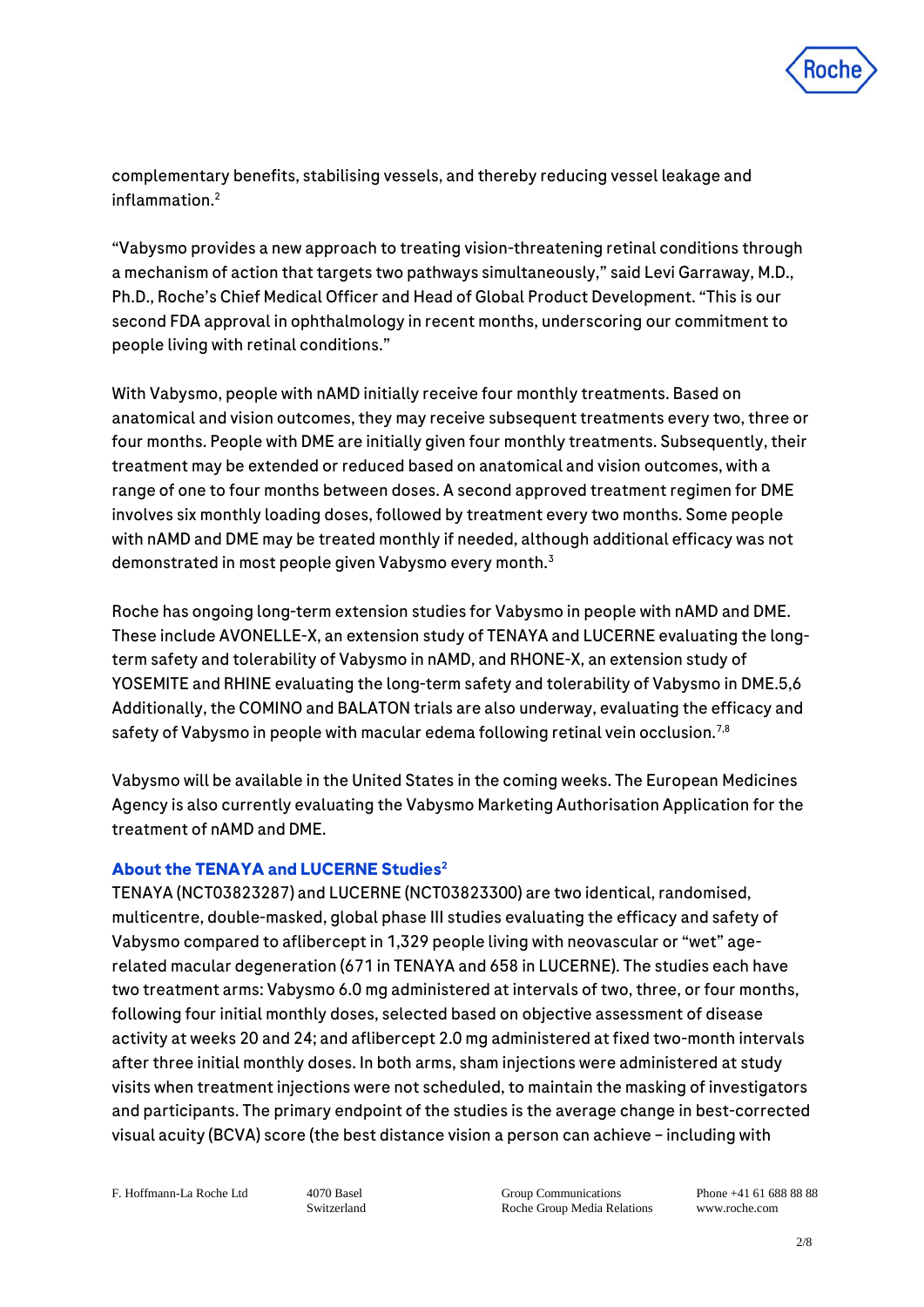

correction such as glasses – when reading letters on an eye chart) from baseline averaged over weeks 40, 44 and 48. Secondary endpoints include: safety; the percentage of participants in the Vabysmo arm receiving treatment every two, three and four months; the percentage of participants achieving a gain, and the percentage avoiding a loss, of 15 letters or more in BCVA from baseline over time; change in central subfield thickness (CST) from baseline over time; and change in total area of choroidal neovascularisation (CNV) lesion and leakage from baseline over time.

Both studies met their primary endpoint, with Vabysmo given at intervals of up to every four months consistently shown to offer visual acuity gains that were non-inferior to aflibercept given every two months. In TENAYA and LUCERNE, the average vision gains from baseline at one year in the Vabysmo arms were +5.8 and +6.6 letters, respectively, compared to +5.1 and +6.6 letters in the aflibercept arms.

The studies also measured the proportion of people in the Vabysmo arm that were treated on dosing schedules of every three or four months during the first year. In both studies, comparable reductions in CST and CNV size and area of leakage were observed with Vabysmo given at intervals of up to four months versus aflibercept given every two months in the first year. Vabysmo was generally well-tolerated in both studies, with a favourable benefit-risk profile. In TENAYA and LUCERNE, the most common adverse reactions (≥3% of patients) included conjunctival haemorrhage, vitreous floaters, retinal pigment epithelial tears, increase of intraocular pressure and eye pain.3 Safety results were consistent across study arms.

### **About the YOSEMITE and RHINE Studies<sup>4</sup>**

YOSEMITE (NCT03622580) and RHINE (NCT03622593) are two identical, randomised, multicentre, double-masked, global phase III studies evaluating the efficacy and safety of Vabysmo compared to aflibercept in 1,891 people with diabetic macular edema (940 in YOSEMITE and 951 in RHINE). The studies each have three treatment arms: Vabysmo 6.0 mg administered up to every four months after four initial monthly doses using a treat-andextend approach; Vabysmo 6.0 mg administered at two-month intervals after six initial monthly doses; and aflibercept administered at fixed two-month intervals after five initial monthly doses. In all three arms, sham injections were administered at study visits when treatment injections were not scheduled, to maintain the masking of investigators and participants.

The primary endpoint of the studies is the average change in BCVA score from baseline at one year, averaged over weeks 48, 52 and 56. Secondary endpoints included: safety; the percentage of participants in the treat-and-extend arm receiving Vabysmo every one, two, three and four months at week 52; the percentage of participants achieving a two-step or greater improvement from baseline in diabetic retinopathy severity at week 52; the

F. Hoffmann-La Roche Ltd 4070 Basel

Switzerland

Group Communications Roche Group Media Relations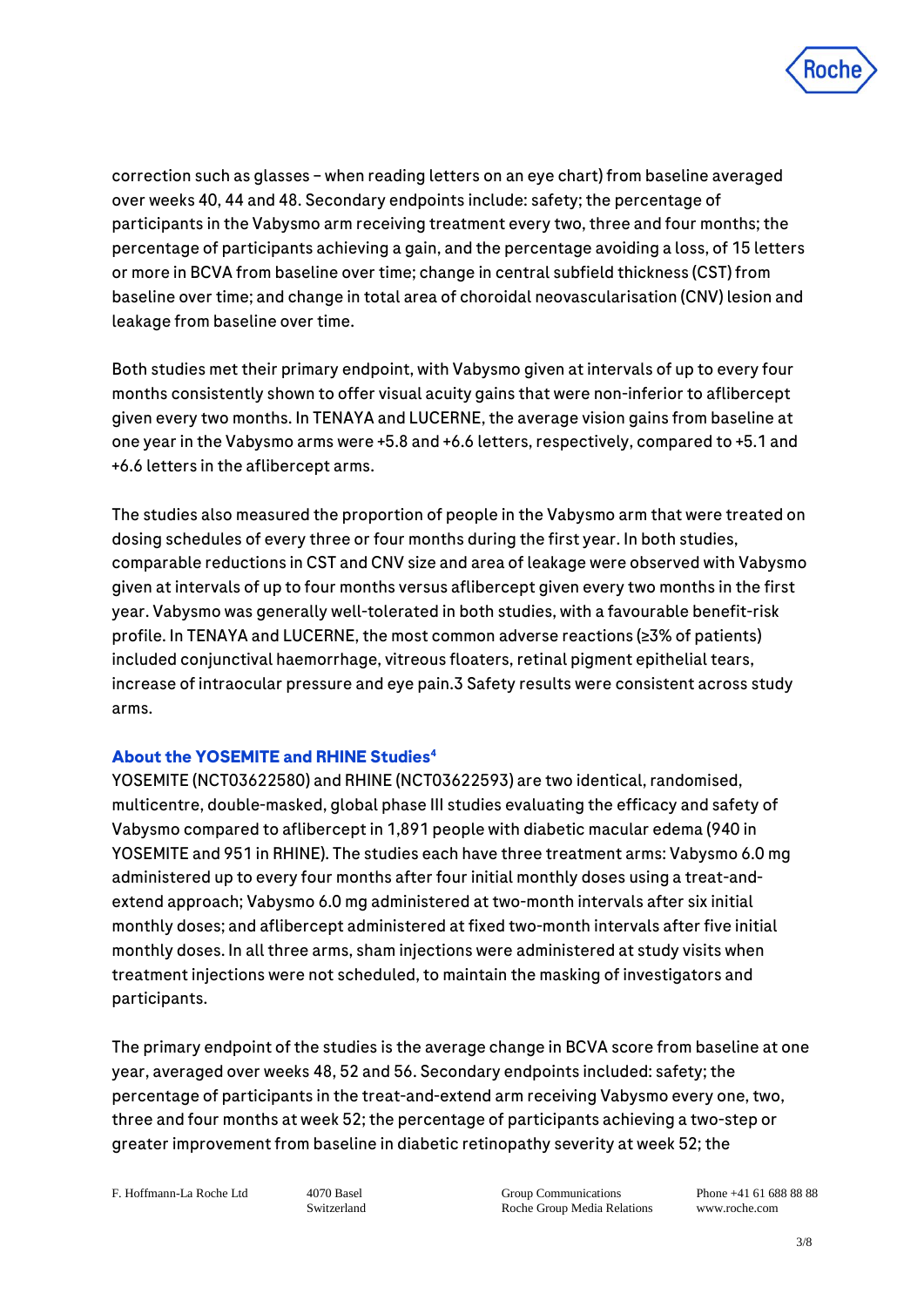

percentage of participants achieving a gain, and the percentage avoiding a loss, of 15 letters or more in BCVA from baseline over time; change in central subfield thickness (CST) from baseline over time; and percentage of patients with absence of intraretinal fluid over time.

Both studies met their primary endpoint, with Vabysmo given at intervals of up to every four months consistently shown to offer visual acuity gains that were non-inferior to aflibercept given every two months. In YOSEMITE, the average vision gains from baseline at one year were +11.6 and +10.7 eye chart letters in the Vabysmo treat-and-extend and two-month arms, respectively, and +10.9 letters in the aflibercept arm. In RHINE, the average vision gains from baseline at one year were +10.8 and +11.8 letters in the Vabysmo treat-and-extend and twomonth arms, respectively, and +10.3 letters in the aflibercept arm.

A secondary endpoint in both studies measured the proportion of people in the Vabysmo treat-and-extend arm that achieved dosing schedules of every three or four months at the end of the first year. In both studies, greater reductions in CST and intraretinal fluid were observed with Vabysmo given at intervals of up to four months versus aflibercept given every two months in the first year. Vabysmo was generally well-tolerated in both studies, with a favourable benefit-risk profile. In YOSEMITE and RHINE, the most common adverse reactions (≥3% of patients) included conjunctival haemorrhage, vitreous floaters and increase of intraocular pressure.3 Safety results were consistent across study arms.

### **About neovascular age-related macular degeneration**

Age-related macular degeneration (AMD) is a condition that affects the part of the eye that provides sharp, central vision needed for activities like reading.9,10 Neovascular or "wet" AMD (nAMD) is an advanced form of the disease that can cause rapid and severe vision loss if left untreated.<sup>11,12</sup> It develops when new and abnormal blood vessels grow uncontrolled under the macula, causing swelling, bleeding and/or fibrosis.<sup>12</sup> Worldwide, around 20 million people are living with nAMD – the leading cause of vision loss in people over the age of 60 – and the condition will affect even more people around the world as the global population ages.  $9,13,14$ 

#### **About Diabetic Macular Edema**

Affecting around 21 million people globally, diabetic macular edema (DME) is a visionthreatening retinal condition associated with blindness and decreased quality of life when left untreated.15,16 DME occurs when damaged blood vessels in the retina leak into and cause swelling in the macula – the central area of the retina responsible for the sharp vision needed for reading and driving.10,17 The number of people with DME is expected to grow as the prevalence of diabetes increases.<sup>18</sup> There remains a significant unmet need for more effective, longer-lasting therapies for people with DME.<sup>4</sup>

### **About Vabysmo™ (faricimab-svoa)<sup>2</sup>**

Vabysmo (faricimab-svoa) is the first bispecific antibody approved for the eye. It targets and

F. Hoffmann-La Roche Ltd 4070 Basel

Switzerland

Group Communications Roche Group Media Relations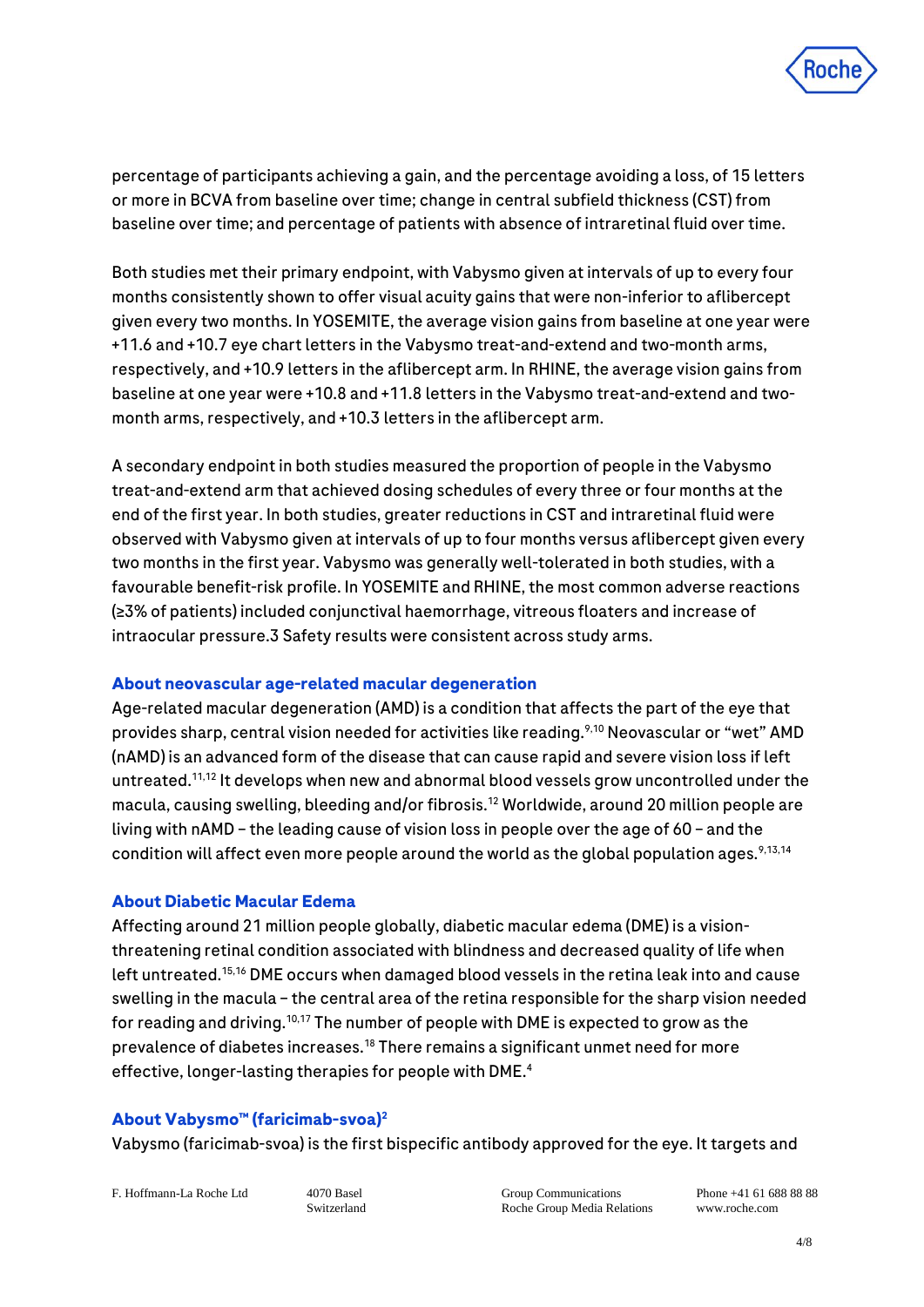

inhibits two disease pathways linked to a number of vision-threatening retinal conditions by neutralising angiopoietin-2 (Ang-2) and vascular endothelial growth factor-A (VEGF-A). Ang-2 and VEGF-A contribute to vision loss by destabilising blood vessels, causing new leaky blood vessels to form and increasing inflammation. By blocking pathways involving Ang-2 and VEGF-A, Vabysmo is designed to stabilise blood vessels.

# **About Roche in Ophthalmology**

Roche is focused on saving people's eyesight from the leading causes of vision loss through pioneering therapies. Through our innovation in the scientific discovery of new potential drug targets, personalised healthcare, molecular engineering, biomarkers, and continuous drug delivery, we strive to design the right therapies for the right patients.

We have the broadest retina pipeline in ophthalmology, which is led by science and informed by insights from people with eye diseases. Our pipeline includes gene therapies and treatments for geographic atrophy and other vision-threatening diseases, including rare and inherited conditions.

Applying our extensive experience, we have already brought breakthrough ophthalmic treatments to people living with vision loss. Susvimo™ (ranibizumab injection) 100 mg/mL for intravitreal use via ocular implant is the first FDA-approved refillable eye implant for neovascular or "wet" age-related macular degeneration that continuously delivers a customised formulation of ranibizumab over a period of months.<sup>19</sup> Vabysmo™ (faricimab-svoa), the first FDA-approved bispecific antibody for the eye, which targets two disease pathways that drive retinal conditions.3 Lucentis<sup>®\*</sup> (ranibizumab injection) is the first treatment approved to improve vision in people with certain retinal conditions.<sup>20</sup>

### **About Roche**

Roche is a global pioneer in pharmaceuticals and diagnostics focused on advancing science to improve people's lives. The combined strengths of pharmaceuticals and diagnostics, as well as growing capabilities in the area of data-driven medical insights help Roche deliver truly personalised healthcare. Roche is working with partners across the healthcare sector to provide the best care for each person.

Roche is the world's largest biotech company, with truly differentiated medicines in oncology, immunology, infectious diseases, ophthalmology and diseases of the central nervous system. Roche is also the world leader in in vitro diagnostics and tissue-based cancer diagnostics, and a frontrunner in diabetes management. In recent years, the company has invested in genomic profiling and real-world data partnerships and has become an industry-leading partner for medical insights.

Switzerland

Group Communications Roche Group Media Relations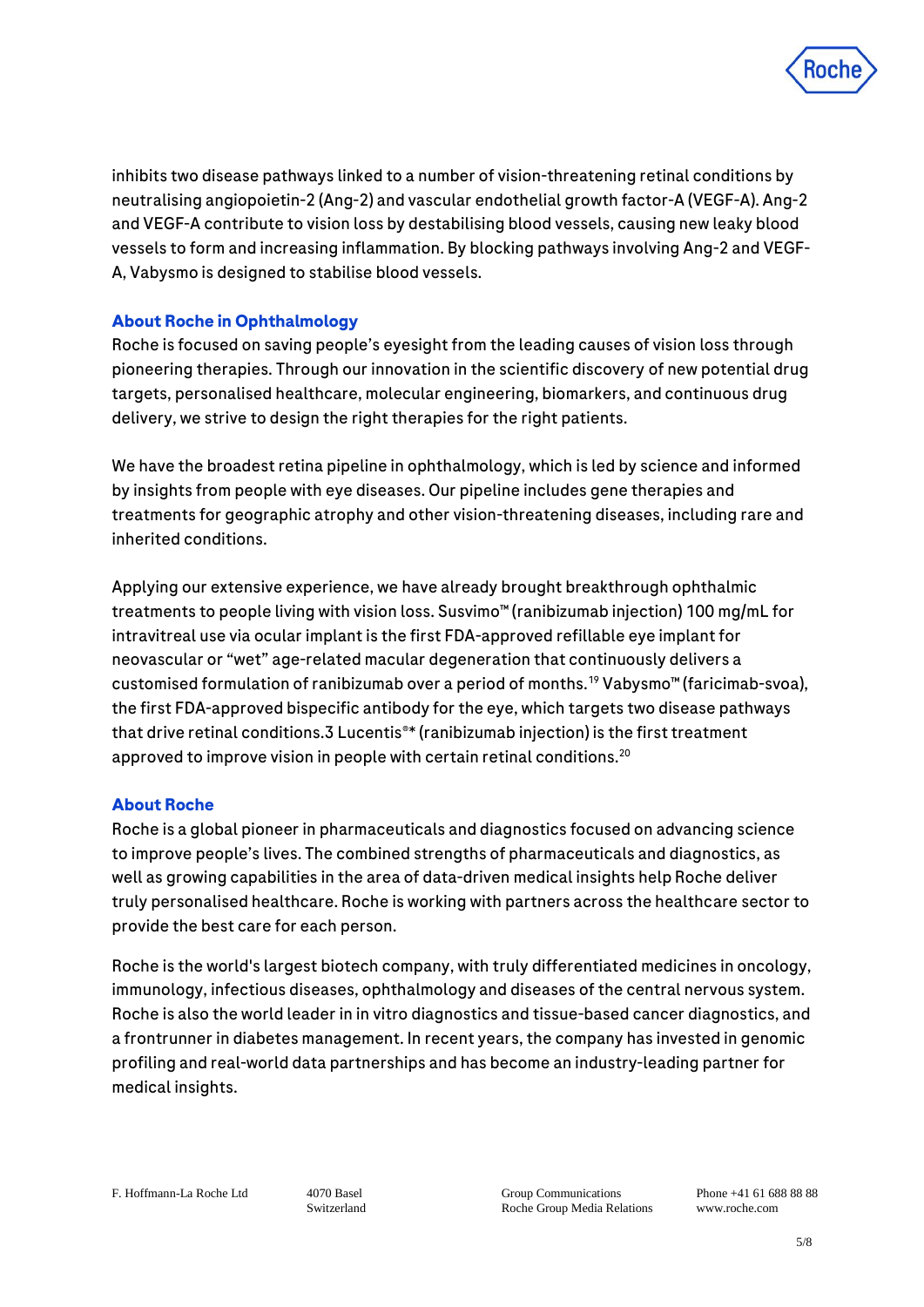

Founded in 1896, Roche continues to search for better ways to prevent, diagnose and treat diseases and make a sustainable contribution to society. The company also aims to improve patient access to medical innovations by working with all relevant stakeholders. More than thirty medicines developed by Roche are included in the World Health Organization Model Lists of Essential Medicines, among them life-saving antibiotics, antimalarials and cancer medicines. Moreover, for the thirteenth consecutive year, Roche has been recognised as one of the most sustainable companies in the pharmaceutical industry by the Dow Jones Sustainability Indices (DJSI).

The Roche Group, headquartered in Basel, Switzerland, is active in over 100 countries and in 2020 employed more than 100,000 people worldwide. In 2020, Roche invested CHF 12.2 billion in R&D and posted sales of CHF 58.3 billion. Genentech, in the United States, is a wholly owned member of the Roche Group. Roche is the majority shareholder in Chugai Pharmaceutical, Japan. For more information, please visit [www.roche.com.](http://www.roche.com/)

All trademarks used or mentioned in this release are protected by law.

#### **References**

[1] Heier JS, et al. The Angiopoietin/Tie pathway in retinal vascular diseases: a review. Retina-J Ret Vit Dis. 2021;41:1-19.

[2] Heier, et al. Efficacy, durability, and safety of intravitreal faricimab up to every 16 weeks for neovascular agerelated macular degeneration (TENAYA and LUCERNE): two randomised, double-masked, phase 3, non-inferiority trials. The Lancet. 2022[; https://doi.org/10.1016/S0140-6736\(22\)00010-1.](https://doi.org/10.1016/S0140-6736(22)00010-1)

[3] FDA. Highlights of prescribing information, Vabysmo. 2022.

[4] Wykoff et al. Efficacy, durability, and safety of intravitreal faricimab with extended dosing up to every 16 weeks in patients with DME (YOSEMITE and RHINE): two randomised, double-masked, phase 3 trials. The Lancet. 2022; [https://doi.org/10.1016/S0140-6736\(22\)00018-6.](https://doi.org/10.1016/S0140-6736(22)00018-6) 

[5] Clinical Trials.gov. A study to evaluate the long-term safety and tolerability of faricimab (RO686746) in participants with neovascular age-related macular degeneration (AVONELLE-X). [Internet; cited January 2022]. Available from[: https://clinicaltrials.gov/ct2/show/NCT04777201.](https://clinicaltrials.gov/ct2/show/NCT04777201)

[6] Clinical Trials.gov. A study to evaluate the long-term safety and tolerability of faricimab (RO686746) in participants with diabetic macular edema (Rhone-X). [Internet; cited January 2022]. Available from: [https://clinicaltrials.gov/ct2/show/NCT04432831.](https://clinicaltrials.gov/ct2/show/NCT04432831)

[7] Clinical Trials.gov A study to evaluate the efficacy and safety of faricimab in participants with macular edema secondary to central retinal or hemiretinal vein occlusion (COMINO). [Internet; cited January 2022]. Available from[: https://clinicaltrials.gov/ct2/show/NCT04740931.](https://clinicaltrials.gov/ct2/show/NCT04740931)

[8] Clinical Trials.gov A study to evaluate the efficacy and safety of Faricimab (RO6867461) in participants with macular edema secondary to branch retinal vein occlusion (BALATON). [Internet; cited January 2022]. Available from[: https://clinicaltrials.gov/ct2/show/NCT04740905.](https://clinicaltrials.gov/ct2/show/NCT04740905)

[9] Bright Focus Foundation. Age-Related Macular Degeneration: Facts & Figures. [Internet; cited January 2022]. Available from[: https://www.brightfocus.org/macular/article/age-related-macular-facts-figures.](https://www.brightfocus.org/macular/article/age-related-macular-facts-figures)

[10] All About Vision. Macula Lutea. [Internet; cited January 2022]. Available from: [https://www.allaboutvision.com/resources/macula.](https://www.allaboutvision.com/resources/macula)

[11] Pennington KL, et al. Epidemiology of age-related macular degeneration (AMD): associations with cardiovascular disease phenotypes and lipid factors. Eye and Vision. 2016;3:34.

[12] Little K, et al. Myofibroblasts in macular fibrosis secondary to neovascular age-related macular degenerationthe potential sources and molecular cues for their recruitment and activation. EBioMedicine. 2018;38:283-91.

Switzerland

Group Communications Roche Group Media Relations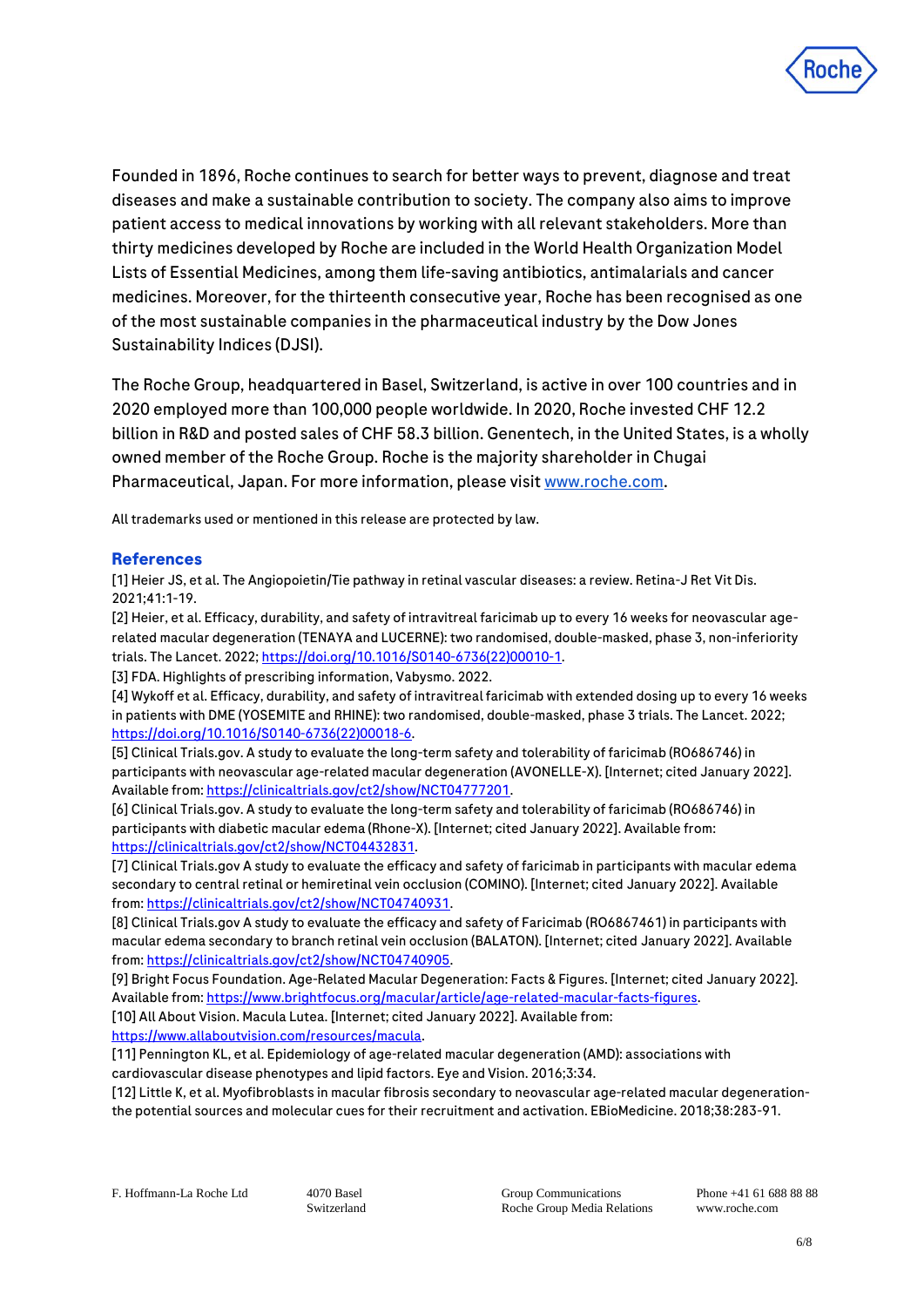

[13] Connolly E, et al. Prevalence of age-related macular degeneration associated genetic risk factors and 4-year progression data in the Irish population. Br J Ophthalmol. 2018;102:1691–5.

[14] Wong WL, et al. Global prevalence of age-related macular degeneration and disease burden projection for 2020 and 2040: a systematic review and meta-analysis. Lancet Glob Health. 2014;2:106–16.

[15] Yau JWY, et al. Global prevalence and major risk factors of diabetic retinopathy. Diabetes Care. 2012;35:556- 64.

[16] Park SJ, et al. Extent of exacerbation of chronic health conditions by visual impairment in terms of healthrelated quality of life. JAMA Ophthalmol. 2015;133:1267-75.

[17] National Eye Institute. Facts about diabetic eye disease [Internet; cited January 2022]. Available from: [https://nei.nih.gov/health/diabetic/retinopathy.](https://nei.nih.gov/health/diabetic/retinopathy)

[18] Liu E, et al. Diabetic macular oedema: clinical risk factors and emerging genetic influences. Clin Exp Optom. 2017;100:569-76.

[19] FDA. Highlights of prescribing information, Susvimo. 2021

[20] FDA. Highlights of prescribing information, Lucentis. 2006

#### **Roche Group Media Relations**

Phone: +41 61 688 8888 / e-mail[: media.relations@roche.com](mailto:media.relations@roche.com)

**Dr. Nicolas Dunant** Phone: +41 61 687 05 17

**Sileia Urech** Phone: +41 79 935 81 48

**Dr. Barbara von Schnurbein**  Phone: +41 61 687 89 67

**Karsten Kleine** Phone: +41 61 682 28 31

**Nina Mählitz**  Phone: +41 79 327 54 74 **Nathalie Meetz** Phone: +41 61 687 43 05

#### **Roche Investor Relations**

**Dr. Karl Mahler** Phone: +41 61 68-78503 e-mail[: karl.mahler@roche.com](mailto:karl.mahler@roche.com)

**Dr. Sabine Borngräber** Phone: +41 61 68-88027 e-mail[: sabine.borngraeber@roche.com](mailto:sabine.borngraeber@roche.com) **Dr. Bruno Eschli** Phone: +41 61 68-75284 e-mail[: bruno.eschli@roche.com](mailto:bruno.eschli@roche.com)

**Dr. Gerard Tobin** Phone: +41 61 68-72942 e-mail[: gerard.tobin@roche.com](mailto:gerard.tobin@roche.com)

**Dr. Birgit Masjost** Phone: +41 61 68-84814 e-mail[: birgit.masjost@roche.com](mailto:birgit.masjost@roche.com)

F. Hoffmann-La Roche Ltd 4070 Basel

Switzerland

Group Communications Roche Group Media Relations